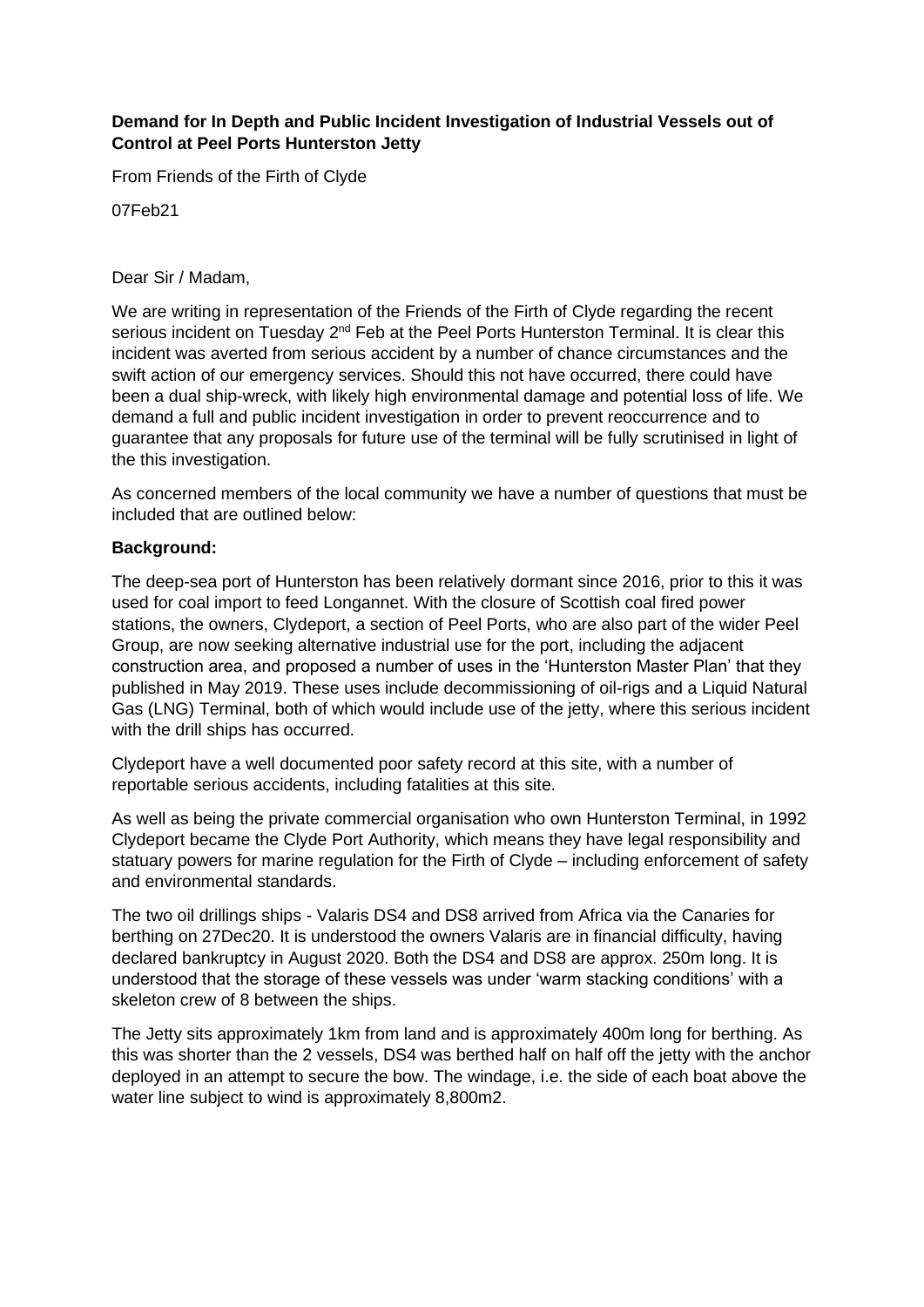

Katabatic winds are well known area and wind speeds exceeding 80mph are seen frequently in the area.

The area around Hunterston is of high environmental value and has been designated Site of Special Scientific Interest (SSSI) as well as MPA (Marine Protected Area) and a rare ecosystem of endangered species protected under OSPAR and the Nature Conservation Act.



# **Our Understanding of The Incident:**

- On the evening of Tuesday  $2^{nd}$  Feb at approx. 19:20 DS4 broke its moorings and issued a Mayday call to the coastguard. The weather conditions were very poor with Easterly winds of >40mph and heavy waves.
- The Coastguard, RNLI and Clydeport tug boats were scrambled from Girvan to Greenock to assist along with helicopter support.
- DS4 had become completely detached from the jetty and was halfway between the jetty and Cumbrae. Had it not been for the unorthodox mooring arrangement with the anchor already deployed in the Fairlie Bay - given the winds and the tides, this vessel would have become shipwrecked on the Isle of Cumbrae
- It is understood that the crew on board were unable to start the engines when requested to do so by the coast guard.
- As the emergency assistance arrived DS8 also broke its moorings and detached from the jetty. As this vessel had no anchor deployed the emergency boats were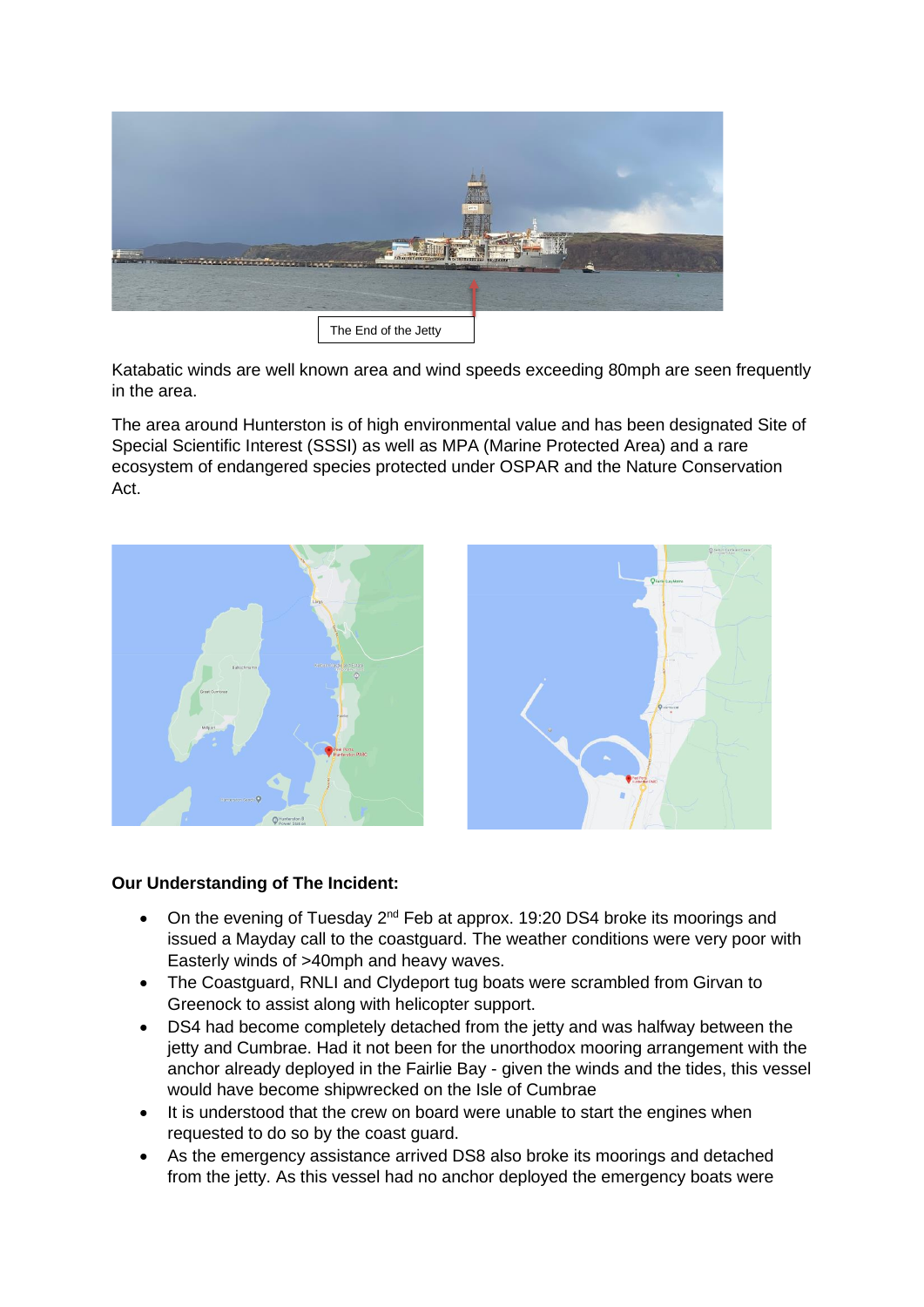directed to shunt this vessel back towards the jetty. It is unknown if any crew were on this ship.

- The failure of the moorings is speculated to be from the mooring lines as well as the bollards on the jetty.
- The incident risked loss of life to the crew and emergency support.
- A shipwreck of 2 vessels of this magnitude of this nature would almost certainly resulted in a serious environmental disaster.
- Operators routinely observed on the jetty undertaking risky work without any lifejackets.



## **Issues That Require Urgent Independent Investigation:**

We are extremely concerned that it unsustainable and dangerous for the Clyde Port Authority, responsible for enforcement of marine regulation and safety enforcement, is also be the largest commercial organisation on the Clyde. This presents a significant conflict of interest, rendering controls impossible.

We demand that investigation must be fully independent and transparently address the risks and conflicts of interest that will inevitably arise from the commercial organisation, which decides on the use and management of Hunterston terminal being the same organisation that has responsibility for health and safety standards.

## **Having assured us that the investigation will be independent and fully transparent we want answers to the following questions:**

- Who authorised the use of the jetty for 2 vessels, where the length significantly exceeded the length of the jetty?
- What detailed analysis was undertaken, and is this documented in a full risk assessment? What formal authorisation processes where put in place by ClydePort?
- What decision making process was undertaken to allow vessels of this windage to anchor at this exposed site in winder, with regular katabatic winds and winds in excess of 80mph? For example, at Faslane, which a very sheltered port operated by the Navy under the Queens Harbourmaster, they allow conventional ships in berths 1 and 2. Any vessels with a windage of >3,500m2 must move off the jetty in sustained winds of >35kts. Compare this to the Hunterston scenario:
	- o Vessels with a windage of 8,800m2
	- o Hunterston Port is significantly more exposed than Faslane.
	- o The forecast conditions and worse must have been anticipated in planning this warm berthing. The weather conditions last week were also forecast well in advance.